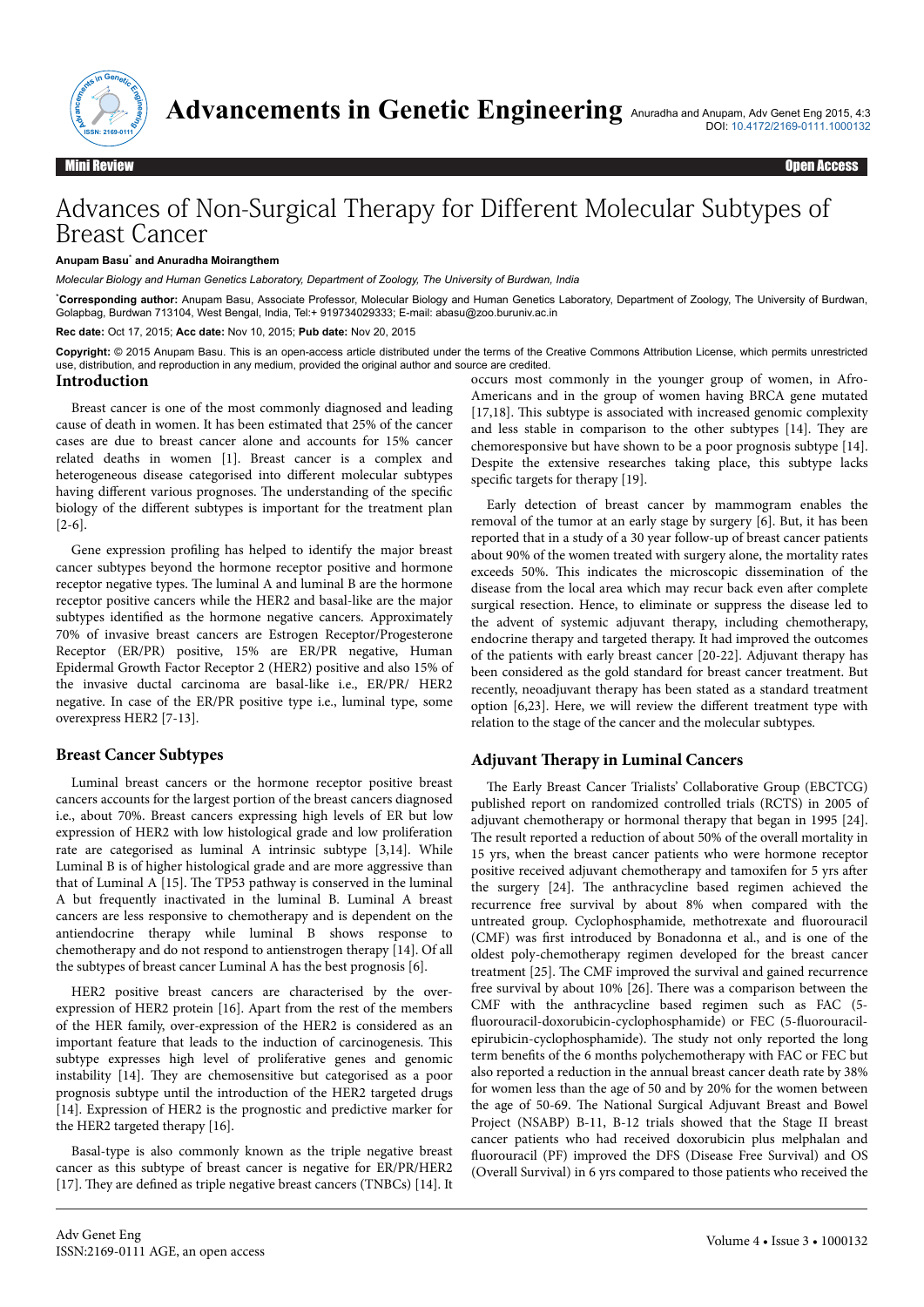same regimen excluding doxorubicin [27]. In another trial, where NSABP B-16 compared 4 cycles of AC (Adriamycin and Cyclophosphamide) regimen plus tamoxifen and tamoxifen alone as an adjuvant therapy, there was a reduction of about 15% in the relapse or death with 25% risk reduction in comparison to tamoxifen only at 10 yrs follow-up. Нe anthracycline based regimen presented an overall reduction in the breast cancer related morbity and mortality than that of CMF [28]. Нis has led to the initiation for the development of anthracycline based poly-chemotherapy as an adjuvant therapy.

The introduction of taxane with better efficacy in advanced breast cancer led to the incorporation of docetaxel in the adjuvant settings in the Breast International Trial (BIG) 02-98 trial. Нe trial led to the finding that the docetaxel arms presented improved survivals for the lymph node positive breast cancer [29]. In another trial involving the TAC (docetaxel, doxorubicin, and cyclophosphamide), or FAC (fluorouracil, doxorubicin, and cyclophosphamide), with the DFS as an end point study revealed that the TAC group has a better DFS and OS compared to OS group at a 10 yr follow-up [30]. From the various trial studies and from the EBCTCG meta-analysis, was observed there was a reduction in the recurrence and mortality by adding taxane to the anthracycline regimen [26].

Another study, was undertaken to reduce the burden of chemotherapy in adjuvant therapy, by the Shulman et al., involving the use of single agent Paclitaxel, doxorubicin and cyclophosphamide. Нis study showed that the use of the single agent paclitaxel induces less toxicity in comparison to that odf doxorubicin and cyclophospahmide [31].

Adjuvant endocrine therapy is categorised in two main agents: selective estrogen receptor modulators (SERMs) and aromatase inhibitors (AIs). Нe SERMs competitively bind to ERs and comprises of three main drugs: tamoxifen, raloxifen, and toremifene. While the AIs works by the process of aromatization and inhibits the enzyme 'aromatase'. Exemestane, anastrazole and letrozole comprises the AIs [32]. Tamoxifen was developed during 1960s and responded to the metastatic condition of breast cancer [33]. Нe Early Breast Cancer Trialists' Collaborative Group (EBCTCG) stated that there was a reduction of about 31% mortality in tamoxifen-treated patients [34]. Treatment with tamoxifen resulted in an extended DFS [35,36]. The EBCTCG also concluded that tamoxifen treatment in the hormone positive breast cancer patients reduced the recurrence rate by about 13% and mortality rate by about 9.1% [34].

The adjuvant therapy in ER positive post-menopausal patients, the choice of regimen is AIs as it provides better outcomes compared to  $t$ amoxifen [37-41]. In a trial to compare the efficacy of anastrazole and tamoxifen for postmenopausal women, ATAC was given (anastrazole, tamoxifen, alone or in combination). A prolonged DFS and reduced metastatsis was resulted sinificantly in the anastrazole group in comparison to the tamoxifen group after a median follow-up of 68 months [42]. In another case, in phase three trials, Tamoxifen and Exemestane Trial (TEXT) and Suppression of Ovarian Function Trial (SOFT), in which the premenopausal women with ER positive breast cancers were given exemestane plus ovarian suppression or tamoxifen plus ovarian suppression for a period of 5 yrs. Нere was an increase in the DFS by 3.8% in the exemestane plus ovarian suppression group when compared to tamoxifen plus ovarian suppression group after a median follow-up of 68 months [43]. In the MA-17 trial of National Cancer Institute of Canada Clinical Trials Group (NCIC CTG), a group of post-menopausal patients, who had previously given tamoxifen for 5 years, were assigned to receive 5 years of letrozole or a placebo. After

the follow-up of 4 years, the DFS was about 94.4% in the letrozole group and a reduction in the disease recurrence in comparison to the placebo group [44]. In another trial, BIG-98 trial that suggests the superiority of letrozole from tamoxifen in the endrocrine therapy consisted of three groups in which one group received letrozole for 5 years, another one received tamoxifen for 5 years and the last one received sequential therapy. Нe letrozole group presented a superior outcome while the outcome of tamoxifen followed by letrozole was the same as using letrozole alone [45].

# **Adjuvant Therapy in HER2 Positive Breast Cancers**

Trastuzumab is the first monoclonal antibody developed as an anti cancer therapeutic. It binds to the juxtamembrane domain of HER2 receptor [46] and downregulates the HER2 dimerization and signalling cascades downstream of HER2 including the PI3K/AKT/mTOR pathway [14]. It has been reported that in large phase III trials, addition of trastuzumab to postoperative chemotherapy for 1 year reduced the risk of recurrence by one-half approximately and risk of death from breast cancer by one-third [14]. In the Breast Cancer International Research Group (BCIRG) trial, a comparison between three groups were made: AC-T (adriamycin, cyclophosphamide, and paclitaxel), AC-TH (adriamycin, cyclophosphamide, paclitaxel and trastuzumab), and TCH (docetaxel, cyclophosphamide, and trastuzumab). Нe AC-T group resulted in 75% DFS, AC-TH with 84% and TCH with 81% DFS after a median follow up of 65 months. In another study conducted by Tolaney and Barry, consisting of 406 patients with node negative tumors less than 3 cm were given paclitaxel plus trastuzumab for 12 weeks, followed by 9 months of trastuzumab. Interestingly, only four recurrences were observed which suggested an good approach for the selected patients [47]. In addition, a subcutaneous trastuzumab presented a safety and an efficient approach in comparison to standard intravenous administration [48]. Besides being a valid treatment option, subcutaneous trastuzumab was preferred by most of the patients [49]. Resistance to trastuzumab therapy still being a challenge to the treatment of HER2 overexpressing breast cancer, lapatinib, a small molecule, was developed to overcome the resistance. It inhibits HER2 as well as HER1. But lapatinib faced failure when a set of the patients were grouped into lapatinib and placebo without trastuzumab resulted in 13% DFS in lapatinib to 17% in placebo group at 47.4 months follow-up study [50]. Newer agents have been developed which are targeting HER2 overexpression in breast cancer: TD-M (emtansine-trastuzumab conjugate), and pertuzumab. Нese agents have been approved by the US FDA [51].

# **Adjuvant Therapy in Triple Negative Breast Cancer**

This subtype of breast cancers responds very well to both anthracycline or taxane based regimen. Нe regimen for therapy is the same as that of the hormone positive cancers [52,53]. Triple negative breast cancers (TNBCs) have a mutation in the TP53 and respond to platinum treatments as has been reported that breast cancer cells exhiviting mutation in the p53 family proteins are sensitive to platinum agents [54]. Platinum agents like carboplatin is also used for the treatment of the TNBC as this subtype has a reduced capacity to repair DNA damage [55,56]. 'Dose dense' therapy is another approach for the treatment of the TNBCs. Based on the analysis of Cancer and Leukemia Group B (CALGB 97-41) trial at 6 years of median follow up, this therapy may serve as a valid option [57,58]. From different CALGB trials where two different chemotherapy regimens, CAF (cyclophosphamide, adriamycin, 5-FU) with dose dense Q2 weekly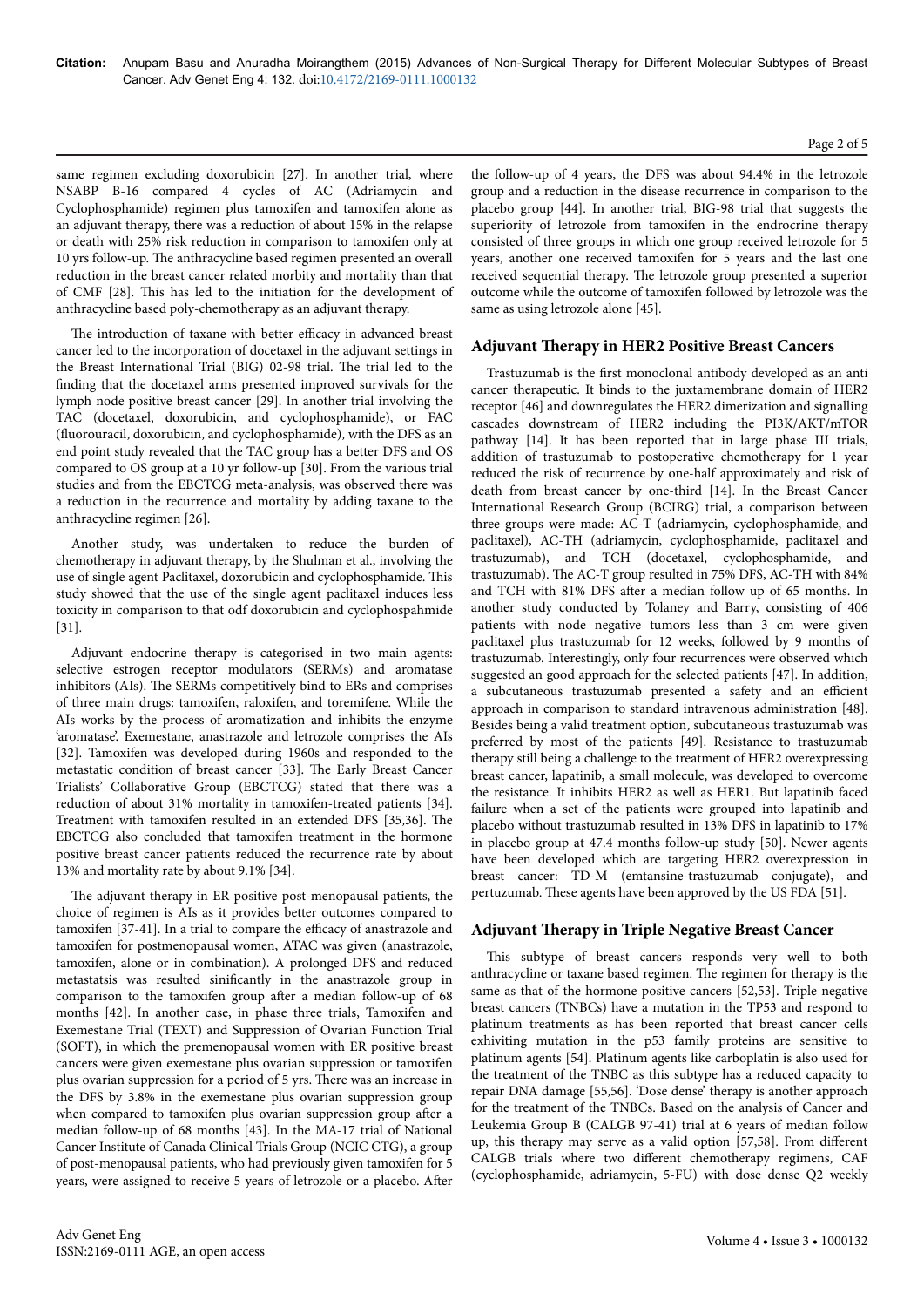AC-T were compared, a relative reduction of 55% and an absolute reduction of 28% were obtained for the TNBCs [58]. Treatment including the anti angiogenic strategies are taken up as the metastasis depend on angiogenesis [59,60]. This suggests the efficacy of VEGF targeted therapy [61].

# **Neoadjuvant Therapy in Luminal Cancers**

Despite the limitations in neoadjuvant therapy like slow rate of response of tumors, longer duration of therapy etc in the hormone receptor positive breast cancer patients, trials had been carried out on the use of neoadjuvant therapy [62,63]. A trial was conducted on the use of endocrine therapy as a neoadjuvant therapy in a group of postmenopausal women, who were not fit for chemotherapy, aiming to change from mastectomy to breast conserving operation. A significant high response was obtained from the AI group in comparison to the tamoxifen group [64]. In another trial, the Immediate Preoperative Anastrozole, Tamoxifen, or Combined with Tamoxifen (IMPACT) trial where response rate in postmenopausal women were compared between anastrozole, tamoxifen and combination group. A similar response was obtained whilst degree of surgery was reduced to breast conserving surgery from mastectomy [65]. In case of neoadjuvant chemotherapy in hormone receptor positive breast cancer, personalised neoadjuvant cytotoxic therapy is preferred over the standardised one [6]. Some of the well-known chemotherapy regimens used are Anthracycline/taxane based chemotherapy, AC, docetaxel, pacitaxel, epirubicin etc. [6,66,67].

# **Neoadjuvant Therapy in HER2 Positive Breast Cancers**

It has been reported that the addition of trastuzumab in the preoperative chemotherapy increased the rate of pathologic complete response (pCR) from 22% to 44% and from 16% to 32% in the NeOAdjuvant Heceptin study and phase III GeparQuattro study respectively [14]. Нis leads to the recognition of chemotherapy plus tratuzumab as a standard care in the neoadjuvant therapy. Another small molecule inhibitor of both the EGFR (HER1) and HER2 kinases known as Lapatinib exert antitumor effect by inducing apoptosis and growth arrest along with blocking the downstream MAPK and AKT signalling pathways. It has been reported from a phase II study that a combination of lapatinib and trastuzumab a better therapy than that of trastuzumab or lapatinib alone in combination with paclitaxel followed by FEC in HER 2 positive breast cancers [68]. Нe trial conducted by the Taxol Epirubicin Cyclophosphamide Herceptin NeOadjuvant (TECHNO) utilizing EC (epirubicin+cyclophosphamide) and TH (paclitaxel+trastuzumab) appear as promising [69]. In another trial (NSABP B-41), it has been studied the comparison between lapatinib with ACT and lapatinib and trastuzumab and ACT [70]. After the Neoadjuvant Study of Pertuzumab and Herceptin in an Early Regimen Evaluation (NeoSphere) trial on the use of ertuzumab, trastuzumab and docetaxel, the US FDA accepted the use of pertuzumab in combination with trastuzumab and docetaxel as a neoadjuvant therapy of HER2 positive breast cancers [6].

# **Neoadjuvant Therapy in Triple Negative Breast Cancer**

It has been reported from the NSABP-18 trial that the comparison between the groups with neoadjuvant therapy and non-neoadjuvant therapy, resulted in a more success in the breast conserving surgery in neoadjuvant therapy. In the case of chemotherapy given to the TNBC patients, the clinical outcome of the patients receiving platinum-based

therapy was better than that of the patients who did not received the platinum-based therapy [71]. In a study consisting of 12 women with BRCA1 associated TNBCs receiving cisplatin for 4 cycles, 83% of women achieved pCR in contrast to 10-22% of women achieving pCR with anthracycline or taxane based therapy. In a phase II study of single-agent platinum in TNBC by the Translational Breast Cancer Research Consortium, observed approximately 30% in the response rate (RR) and 34% in the clinical benefit rate [14].

#### **Conclusion**

The advent of the adjuvant as well as the neoadjuvant therapy in the breast cancer patients has tremendously increased the outcome of the patients in the last few years. But the greatest challenge to the clinicians in the breast cancer treatment like the metastasis of the primary tumor or recurrence of the disease is still a nightmare. A thorough study of the fundamentals of the complex heterogenous disease will enable a better advancement of the therapeutic approach. A better understanding of the disease might improve the design of the clinical trials for a better therapeutic approach.

# **Acknowledgments**

Authors wish to express their thanks to DST-FIST. AM wishes to express her thanks to CSIR for providing SRF fellowship.

#### **References**

- 1. [Torre LA, Bray F, Siegel RL, Ferlay J, Lortet-Tieulent J, et al. \(2015\) Global](http://www.ncbi.nlm.nih.gov/pubmed/25651787) [cancer statistics, 2012. CA Cancer J Clin 65: 87-108.](http://www.ncbi.nlm.nih.gov/pubmed/25651787)
- 2. [Lehmann BD, Bauer JA, Chen X, Sanders ME, Chakravarthy AB, et al.](http://www.ncbi.nlm.nih.gov/pubmed/21633166) (2011) Identification [of human triple-negative breast cancer subtypes and](http://www.ncbi.nlm.nih.gov/pubmed/21633166) [preclinical models for selection of targeted therapies. J Clin Invest 121:](http://www.ncbi.nlm.nih.gov/pubmed/21633166) [2750-2767.](http://www.ncbi.nlm.nih.gov/pubmed/21633166)
- 3. [Voduc KD, Cheang MC, Tyldesley S, Gelmon K, Nielsen TO, et al. \(2010\)](http://www.ncbi.nlm.nih.gov/pubmed/20194857) [Breast cancer subtypes and the risk of local and regional relapse. J Clin](http://www.ncbi.nlm.nih.gov/pubmed/20194857) [Oncol 28: 1684-1691.](http://www.ncbi.nlm.nih.gov/pubmed/20194857)
- 4. [van de Vijver MJ, He YD, van't Veer LJ, Dai H, Hart AA, et al. \(2002\) A](http://www.ncbi.nlm.nih.gov/pubmed/12490681) [gene-expression signature as a predictor of survival in breast cancer. N](http://www.ncbi.nlm.nih.gov/pubmed/12490681) [Engl J Med 347: 1999-2009.](http://www.ncbi.nlm.nih.gov/pubmed/12490681)
- 5. [van 't Veer LJ, Dai H, van de Vijver MJ, He YD, Hart AA, et al. \(2002\)](http://www.ncbi.nlm.nih.gov/pubmed/11823860) Gene expression profiling [predicts clinical outcome of breast cancer.](http://www.ncbi.nlm.nih.gov/pubmed/11823860) [Nature 415: 530-536.](http://www.ncbi.nlm.nih.gov/pubmed/11823860)
- 6. [Miller E, Lee HJ, Lulla A, Hernandez L, Gokare P, et al. \(2014\) Current](http://www.ncbi.nlm.nih.gov/pubmed/25400908) [treatment of early breast cancer: adjuvant and neoadjuvant therapy.](http://www.ncbi.nlm.nih.gov/pubmed/25400908) [F1000Res 3: 198.](http://www.ncbi.nlm.nih.gov/pubmed/25400908)
- 7. [Sørlie T, Perou CM, Tibshirani R, Aas T, Geisler S, et al. \(2001\) Gene](http://www.ncbi.nlm.nih.gov/pubmed/11553815) [expression patterns of breast carcinomas distinguish tumor subclasses](http://www.ncbi.nlm.nih.gov/pubmed/11553815) [with clinical implications. Proc Natl Acad Sci U S A 98: 10869-10874.](http://www.ncbi.nlm.nih.gov/pubmed/11553815)
- 8. [Sorlie T, Tibshirani R, Parker J, Hastie T, Marron JS, et al. \(2003\) Repeated](http://www.ncbi.nlm.nih.gov/pubmed/12829800) [observation of breast tumor subtypes in independent gene expression](http://www.ncbi.nlm.nih.gov/pubmed/12829800) [data sets. Proc Natl Acad Sci U S A 100: 8418-8423.](http://www.ncbi.nlm.nih.gov/pubmed/12829800)
- 9. [Brenton JD, Carey LA, Ahmed AA, Caldas C \(2005\) Molecular](http://www.ncbi.nlm.nih.gov/pubmed/16145060) classification [and molecular forecasting of breast cancer: ready for clinical](http://www.ncbi.nlm.nih.gov/pubmed/16145060) [application? J Clin Oncol 23: 7350-7360.](http://www.ncbi.nlm.nih.gov/pubmed/16145060)
- 10. [Rakha EA, El-Sayed ME, Reis-Filho JS, Ellis IO \(2008\) Expression](http://www.ncbi.nlm.nih.gov/pubmed/18171418) profiling [technology: its contribution to our understanding of breast](http://www.ncbi.nlm.nih.gov/pubmed/18171418) [cancer. Histopathology 52: 67-81.](http://www.ncbi.nlm.nih.gov/pubmed/18171418)
- 11. [Parker JS, Mullins M, Cheang MC, Leung S, Voduc D, et al. \(2009\)](http://www.ncbi.nlm.nih.gov/pubmed/19204204) [Supervised risk predictor of breast cancer based on intrinsic subtypes. J](http://www.ncbi.nlm.nih.gov/pubmed/19204204) [Clin Oncol 27: 1160-1167.](http://www.ncbi.nlm.nih.gov/pubmed/19204204)
- 12. [Sotiriou C, Pusztai L \(2009\) Gene-expression signatures in breast cancer.](http://www.ncbi.nlm.nih.gov/pubmed/19228622) [N Engl J Med 360: 790-800.](http://www.ncbi.nlm.nih.gov/pubmed/19228622)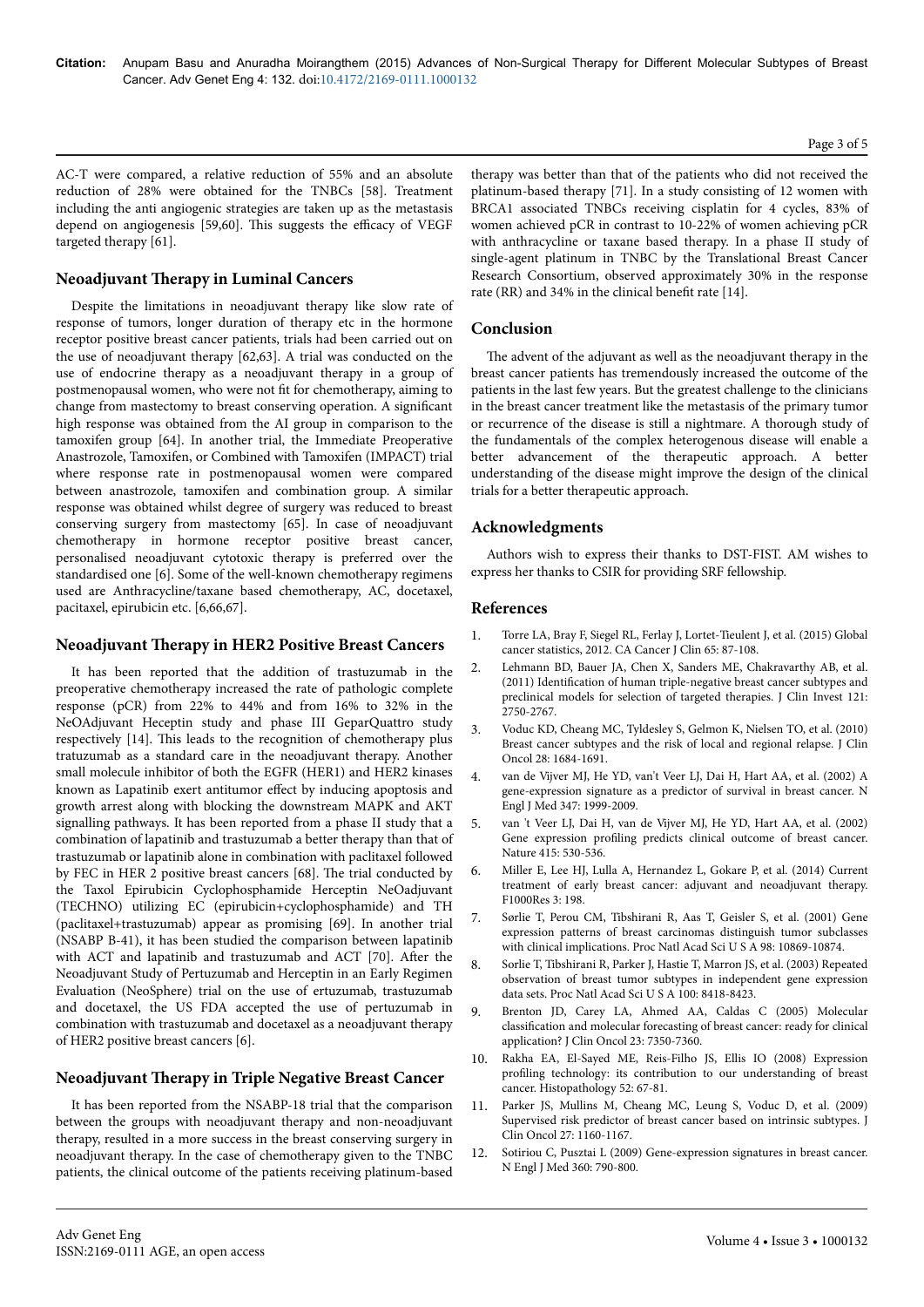- 13. [Correa Geyer F, Reis-Filho JS \(2009\) Microarray-based gene expression](https://www.google.co.in/url?sa=t&rct=j&q=&esrc=s&source=web&cd=1&cad=rja&uact=8&ved=0ahUKEwjE_6vNm6HJAhUFHaYKHZiYCl4QFgggMAA&url=http%3A%2F%2Fwww.ncbi.nlm.nih.gov%2Fpubmed%2F19103611&usg=AFQjCNFPLfPMKO6k9csjwuWhqc26dDvINQ) profiling [as clinical tool for breast cancer management: are we there yet?](https://www.google.co.in/url?sa=t&rct=j&q=&esrc=s&source=web&cd=1&cad=rja&uact=8&ved=0ahUKEwjE_6vNm6HJAhUFHaYKHZiYCl4QFgggMAA&url=http%3A%2F%2Fwww.ncbi.nlm.nih.gov%2Fpubmed%2F19103611&usg=AFQjCNFPLfPMKO6k9csjwuWhqc26dDvINQ) [Int J Surg Pathol 17: 285-302.](https://www.google.co.in/url?sa=t&rct=j&q=&esrc=s&source=web&cd=1&cad=rja&uact=8&ved=0ahUKEwjE_6vNm6HJAhUFHaYKHZiYCl4QFgggMAA&url=http%3A%2F%2Fwww.ncbi.nlm.nih.gov%2Fpubmed%2F19103611&usg=AFQjCNFPLfPMKO6k9csjwuWhqc26dDvINQ)
- 14. [Cadoo KA, Traina TA, King TA \(2013\) Advances in molecular and](http://www.ncbi.nlm.nih.gov/pubmed/24012401) [clinical subtyping of breast cancer and their implications for therapy. Surg](http://www.ncbi.nlm.nih.gov/pubmed/24012401) [Oncol Clin N Am 22: 823-840.](http://www.ncbi.nlm.nih.gov/pubmed/24012401)
- 15. Schnitt SJ (2010) Classification [and prognosis of invasive breast cancer:](http://www.ncbi.nlm.nih.gov/pubmed/20436504) [from morphology to molecular taxonomy. Mod Pathol 23 Suppl 2:](http://www.ncbi.nlm.nih.gov/pubmed/20436504) [S60-64.](http://www.ncbi.nlm.nih.gov/pubmed/20436504)
- 16. [Yarden Y \(2001\) Biology of HER2 and its importance in breast cancer.](http://www.ncbi.nlm.nih.gov/pubmed/11694782) [Oncology 61 Suppl 2: 1-13.](http://www.ncbi.nlm.nih.gov/pubmed/11694782)
- 17. [de Ruijter TC, Veeck J, de Hoon JP, van Engeland M, Tjan-Heijnen VC](http://www.ncbi.nlm.nih.gov/pubmed/21069385) [\(2011\) Characteristics of triple-negative breast cancer. J Cancer Res Clin](http://www.ncbi.nlm.nih.gov/pubmed/21069385) [Oncol 137: 183-192.](http://www.ncbi.nlm.nih.gov/pubmed/21069385)
- 18. [Hudis CA, Gianni L \(2011\) Triple-negative breast cancer: an unmet](http://www.ncbi.nlm.nih.gov/pubmed/21278435) [medical need. Oncologist 16 Suppl 1: 1-11.](http://www.ncbi.nlm.nih.gov/pubmed/21278435)
- 19. [Metzger-Filho O, Tutt A, de Azambuja E, Saini KS, Viale G, et al. \(2012\)](http://www.ncbi.nlm.nih.gov/pubmed/22454417) [Dissecting the heterogeneity of triple-negative breast cancer. J Clin Oncol](http://www.ncbi.nlm.nih.gov/pubmed/22454417) [30: 1879-1887.](http://www.ncbi.nlm.nih.gov/pubmed/22454417)
- 20. [Adair F, Berg J, Joubert L, Robbins GF \(1974\) Long-term followup of](http://www.ncbi.nlm.nih.gov/pubmed/4819216) [breast cancer patients: the 30-year report. Cancer 33: 1145-1150.](http://www.ncbi.nlm.nih.gov/pubmed/4819216)
- 21. [Bonadonna G \(1992\) Evolving concepts in the systemic adjuvant](http://www.ncbi.nlm.nih.gov/pubmed/1559216) [treatment of breast cancer. Cancer Res 52: 2127-2137.](http://www.ncbi.nlm.nih.gov/pubmed/1559216)
- 22. [Berry DA, Cronin KA, Plevritis SK, Fryback DG, Clarke L, et al. \(2005\)](http://www.ncbi.nlm.nih.gov/pubmed/16251534) Effect [of screening and adjuvant therapy on mortality from breast cancer.](http://www.ncbi.nlm.nih.gov/pubmed/16251534) [N Engl J Med 353: 1784-1792.](http://www.ncbi.nlm.nih.gov/pubmed/16251534)
- 23. [Akyurek S, Yavas G \(2013\) Role of postmastectomy radiation therapy](http://www.ncbi.nlm.nih.gov/pubmed/24382436) after [neoadjuvant chemotherapy in locally advanced breast cancer. Exp](http://www.ncbi.nlm.nih.gov/pubmed/24382436) [Oncol 35: 267-271.](http://www.ncbi.nlm.nih.gov/pubmed/24382436)
- 24. [Early Breast Cancer Trialists' Collaborative Group \(EBCTCG\) \(2005\)](http://www.ncbi.nlm.nih.gov/pubmed/15894097) Effects [of chemotherapy and hormonal therapy for early breast cancer on](http://www.ncbi.nlm.nih.gov/pubmed/15894097) [recurrence and 15-year survival: an overview of the randomised trials.](http://www.ncbi.nlm.nih.gov/pubmed/15894097) [Lancet 365: 1687-1717.](http://www.ncbi.nlm.nih.gov/pubmed/15894097)
- 25. [Bonadonna G, Brusamolino E, Valagussa P, Rossi A, Brugnatelli L, et al.](http://www.ncbi.nlm.nih.gov/pubmed/1246307) [\(1976\) Combination chemotherapy as an adjuvant treatment in operable](http://www.ncbi.nlm.nih.gov/pubmed/1246307) [breast cancer. N Engl J Med 294: 405-410.](http://www.ncbi.nlm.nih.gov/pubmed/1246307)
- 26. [Group EBCTCG, Peto R, Davies C, Godwin J, Gray R, et al. \(2012\)](https://www.google.co.in/url?sa=t&rct=j&q=&esrc=s&source=web&cd=1&cad=rja&uact=8&ved=0ahUKEwjTg9Trm6HJAhXGGqYKHYioDmoQFggfMAA&url=http%3A%2F%2Fwww.ncbi.nlm.nih.gov%2Fpubmed%2F22152853&usg=AFQjCNH59DrSexbJcjqKHqFCC4e8wpGxCg) Comparisons between different [polychemotherapy regimens for early](https://www.google.co.in/url?sa=t&rct=j&q=&esrc=s&source=web&cd=1&cad=rja&uact=8&ved=0ahUKEwjTg9Trm6HJAhXGGqYKHYioDmoQFggfMAA&url=http%3A%2F%2Fwww.ncbi.nlm.nih.gov%2Fpubmed%2F22152853&usg=AFQjCNH59DrSexbJcjqKHqFCC4e8wpGxCg) [breast cancer: meta-analyses of longterm outcome among 100,000](https://www.google.co.in/url?sa=t&rct=j&q=&esrc=s&source=web&cd=1&cad=rja&uact=8&ved=0ahUKEwjTg9Trm6HJAhXGGqYKHYioDmoQFggfMAA&url=http%3A%2F%2Fwww.ncbi.nlm.nih.gov%2Fpubmed%2F22152853&usg=AFQjCNH59DrSexbJcjqKHqFCC4e8wpGxCg) [women in 123 randomised trials. Lancet 379: 432-444.](https://www.google.co.in/url?sa=t&rct=j&q=&esrc=s&source=web&cd=1&cad=rja&uact=8&ved=0ahUKEwjTg9Trm6HJAhXGGqYKHYioDmoQFggfMAA&url=http%3A%2F%2Fwww.ncbi.nlm.nih.gov%2Fpubmed%2F22152853&usg=AFQjCNH59DrSexbJcjqKHqFCC4e8wpGxCg)
- 27. [Fisher B, Redmond C, Wickerham DL, Bowman D, Schipper H, et al.](https://www.google.co.in/url?sa=t&rct=j&q=&esrc=s&source=web&cd=1&cad=rja&uact=8&ved=0ahUKEwjHlIz4m6HJAhWB2aYKHXBuCEAQFggcMAA&url=http%3A%2F%2Fwww.ncbi.nlm.nih.gov%2Fpubmed%2F2651576&usg=AFQjCNFb9QPTdJLA9C0H_jxFPUctgk9PwA&bvm=bv.108194040,d.dGY) [\(1989\) Doxorubicin-containing regimens for the treatment of stage II](https://www.google.co.in/url?sa=t&rct=j&q=&esrc=s&source=web&cd=1&cad=rja&uact=8&ved=0ahUKEwjHlIz4m6HJAhWB2aYKHXBuCEAQFggcMAA&url=http%3A%2F%2Fwww.ncbi.nlm.nih.gov%2Fpubmed%2F2651576&usg=AFQjCNFb9QPTdJLA9C0H_jxFPUctgk9PwA&bvm=bv.108194040,d.dGY) breast cancer: Нe [National Surgical Adjuvant Breast and Bowel Project](https://www.google.co.in/url?sa=t&rct=j&q=&esrc=s&source=web&cd=1&cad=rja&uact=8&ved=0ahUKEwjHlIz4m6HJAhWB2aYKHXBuCEAQFggcMAA&url=http%3A%2F%2Fwww.ncbi.nlm.nih.gov%2Fpubmed%2F2651576&usg=AFQjCNFb9QPTdJLA9C0H_jxFPUctgk9PwA&bvm=bv.108194040,d.dGY) [experience. J Clin Oncol 7: 572-582.](https://www.google.co.in/url?sa=t&rct=j&q=&esrc=s&source=web&cd=1&cad=rja&uact=8&ved=0ahUKEwjHlIz4m6HJAhWB2aYKHXBuCEAQFggcMAA&url=http%3A%2F%2Fwww.ncbi.nlm.nih.gov%2Fpubmed%2F2651576&usg=AFQjCNFb9QPTdJLA9C0H_jxFPUctgk9PwA&bvm=bv.108194040,d.dGY)
- 28. [Dignam JJ, Huang L, Ries L, Reichman M, Mariotto A, et al. \(2009\)](http://www.ncbi.nlm.nih.gov/pubmed/19670456) Estimating breast cancer-specific [and other-cause mortality in clinical](http://www.ncbi.nlm.nih.gov/pubmed/19670456) [trial and population-based cancer registry cohorts. Cancer 115:](http://www.ncbi.nlm.nih.gov/pubmed/19670456) [5272-5283.](http://www.ncbi.nlm.nih.gov/pubmed/19670456)
- 29. [Francis P, Crown J, Di Leo A, Buyse M, Balil A, et al. \(2008\) Adjuvant](http://www.ncbi.nlm.nih.gov/pubmed/18182617) [chemotherapy with sequential or concurrent anthracycline and docetaxel:](http://www.ncbi.nlm.nih.gov/pubmed/18182617) [Breast International Group 02-98 randomized trial. J Natl Cancer Inst](http://www.ncbi.nlm.nih.gov/pubmed/18182617) [100: 121-133.](http://www.ncbi.nlm.nih.gov/pubmed/18182617)
- 30. [Mackey JR, Martin M, Pienkowski T, Rolski J, Guastalla JP, et al. \(2013\)](https://www.google.co.in/url?sa=t&rct=j&q=&esrc=s&source=web&cd=1&cad=rja&uact=8&ved=0ahUKEwiJyLGDnKHJAhUkJaYKHeBXBagQFggcMAA&url=http%3A%2F%2Fwww.ncbi.nlm.nih.gov%2Fpubmed%2F23246022&usg=AFQjCNHyx2dEziu7_TD3LymOZndNWKJDvg&bvm=bv.108194040,d.dGY) [Adjuvant docetaxel, doxorubicin, and cyclophosphamide in node](https://www.google.co.in/url?sa=t&rct=j&q=&esrc=s&source=web&cd=1&cad=rja&uact=8&ved=0ahUKEwiJyLGDnKHJAhUkJaYKHeBXBagQFggcMAA&url=http%3A%2F%2Fwww.ncbi.nlm.nih.gov%2Fpubmed%2F23246022&usg=AFQjCNHyx2dEziu7_TD3LymOZndNWKJDvg&bvm=bv.108194040,d.dGY)[positive breast cancer: 10-year follow-up of the phase 3 randomised](https://www.google.co.in/url?sa=t&rct=j&q=&esrc=s&source=web&cd=1&cad=rja&uact=8&ved=0ahUKEwiJyLGDnKHJAhUkJaYKHeBXBagQFggcMAA&url=http%3A%2F%2Fwww.ncbi.nlm.nih.gov%2Fpubmed%2F23246022&usg=AFQjCNHyx2dEziu7_TD3LymOZndNWKJDvg&bvm=bv.108194040,d.dGY) [BCIRG 001 trial. Lancet Oncol 14: 72-80.](https://www.google.co.in/url?sa=t&rct=j&q=&esrc=s&source=web&cd=1&cad=rja&uact=8&ved=0ahUKEwiJyLGDnKHJAhUkJaYKHeBXBagQFggcMAA&url=http%3A%2F%2Fwww.ncbi.nlm.nih.gov%2Fpubmed%2F23246022&usg=AFQjCNHyx2dEziu7_TD3LymOZndNWKJDvg&bvm=bv.108194040,d.dGY)
- 31. [Shulman LN, Berry DA, Cirrincione CT, Becker HP, Perez EA, et al.](https://www.google.co.in/url?sa=t&rct=j&q=&esrc=s&source=web&cd=1&cad=rja&uact=8&ved=0ahUKEwi33L-MnKHJAhUmLKYKHaPrDsoQFggcMAA&url=http%3A%2F%2Fwww.ncbi.nlm.nih.gov%2Fpubmed%2F24934787&usg=AFQjCNFyb_06b4AwO0zkV-AC28KNqVcDSQ&bvm=bv.108194040,d.dGY) [\(2014\) Comparison of doxorubicin and cyclophosphamide versus single](https://www.google.co.in/url?sa=t&rct=j&q=&esrc=s&source=web&cd=1&cad=rja&uact=8&ved=0ahUKEwi33L-MnKHJAhUmLKYKHaPrDsoQFggcMAA&url=http%3A%2F%2Fwww.ncbi.nlm.nih.gov%2Fpubmed%2F24934787&usg=AFQjCNFyb_06b4AwO0zkV-AC28KNqVcDSQ&bvm=bv.108194040,d.dGY)[agent paclitaxel as adjuvant therapy for breast cancer in women with 0 to](https://www.google.co.in/url?sa=t&rct=j&q=&esrc=s&source=web&cd=1&cad=rja&uact=8&ved=0ahUKEwi33L-MnKHJAhUmLKYKHaPrDsoQFggcMAA&url=http%3A%2F%2Fwww.ncbi.nlm.nih.gov%2Fpubmed%2F24934787&usg=AFQjCNFyb_06b4AwO0zkV-AC28KNqVcDSQ&bvm=bv.108194040,d.dGY) [3 positive axillary nodes: CALGB 40101 \(alliance\). J Clin Oncol 32:](https://www.google.co.in/url?sa=t&rct=j&q=&esrc=s&source=web&cd=1&cad=rja&uact=8&ved=0ahUKEwi33L-MnKHJAhUmLKYKHaPrDsoQFggcMAA&url=http%3A%2F%2Fwww.ncbi.nlm.nih.gov%2Fpubmed%2F24934787&usg=AFQjCNFyb_06b4AwO0zkV-AC28KNqVcDSQ&bvm=bv.108194040,d.dGY) [2311-7.](https://www.google.co.in/url?sa=t&rct=j&q=&esrc=s&source=web&cd=1&cad=rja&uact=8&ved=0ahUKEwi33L-MnKHJAhUmLKYKHaPrDsoQFggcMAA&url=http%3A%2F%2Fwww.ncbi.nlm.nih.gov%2Fpubmed%2F24934787&usg=AFQjCNFyb_06b4AwO0zkV-AC28KNqVcDSQ&bvm=bv.108194040,d.dGY)
- 32. [Trunet PF, Vreeland F, Royce C, Chaudri HA, Cooper J, et al. \(1997\)](http://www.ncbi.nlm.nih.gov/pubmed/9365196) [Clinical use of aromatase inhibitors in the treatment of advanced breast](http://www.ncbi.nlm.nih.gov/pubmed/9365196) [cancer. J Steroid Biochem Mol Biol 61: 241-245.](http://www.ncbi.nlm.nih.gov/pubmed/9365196)
- 33. [Sonnenblick A, Piccart M \(2015\) Adjuvant systemic therapy in breast](http://www.ncbi.nlm.nih.gov/pubmed/25712461) [cancer: quo vadis? Ann Oncol 26: 1629-1634.](http://www.ncbi.nlm.nih.gov/pubmed/25712461)
- 34. [Early Breast Cancer Trialists' Collaborative Group \(EBCTCG\) \(2005\)](http://www.ncbi.nlm.nih.gov/pubmed/15894097) Effects [of chemotherapy and hormonal therapy for early breast cancer on](http://www.ncbi.nlm.nih.gov/pubmed/15894097) [recurrence and 15-year survival: an overview of the randomised trials.](http://www.ncbi.nlm.nih.gov/pubmed/15894097) [Lancet 365: 1687-1717.](http://www.ncbi.nlm.nih.gov/pubmed/15894097)
- 35. [Jordan VC \(2003\) Tamoxifen: a most unlikely pioneering medicine. Nat](http://www.ncbi.nlm.nih.gov/pubmed/12612646) [Rev Drug Discov 2: 205-213.](http://www.ncbi.nlm.nih.gov/pubmed/12612646)
- 36. [Waters EA, Cronin KA, Graubard BI, Han PK, Freedman AN \(2010\)](http://www.ncbi.nlm.nih.gov/pubmed/20142242) [Prevalence of tamoxifen use for breast cancer chemoprevention among](http://www.ncbi.nlm.nih.gov/pubmed/20142242) [U.S. women. Cancer Epidemiol Biomarkers Prev 19: 443-446.](http://www.ncbi.nlm.nih.gov/pubmed/20142242)
- 37. [Baum M, Budzar AU, Cuzick J, Forbes J, Houghton JH \(2002\)](https://www.google.co.in/url?sa=t&rct=j&q=&esrc=s&source=web&cd=1&cad=rja&uact=8&ved=0ahUKEwjvzIWonKHJAhVCx6YKHUT8CiAQFggcMAA&url=http%3A%2F%2Fwww.ncbi.nlm.nih.gov%2Fpubmed%2F12090977&usg=AFQjCNHV-VS-N7KP6Dw-DV7DpS66MKmb4Q&bvm=bv.108194040,d.dGY) [Anastrozole alone or in combination with tamoxifen versus tamoxifen](https://www.google.co.in/url?sa=t&rct=j&q=&esrc=s&source=web&cd=1&cad=rja&uact=8&ved=0ahUKEwjvzIWonKHJAhVCx6YKHUT8CiAQFggcMAA&url=http%3A%2F%2Fwww.ncbi.nlm.nih.gov%2Fpubmed%2F12090977&usg=AFQjCNHV-VS-N7KP6Dw-DV7DpS66MKmb4Q&bvm=bv.108194040,d.dGY) [alone for adjuvant treatment of postmenopausal women with early breast](https://www.google.co.in/url?sa=t&rct=j&q=&esrc=s&source=web&cd=1&cad=rja&uact=8&ved=0ahUKEwjvzIWonKHJAhVCx6YKHUT8CiAQFggcMAA&url=http%3A%2F%2Fwww.ncbi.nlm.nih.gov%2Fpubmed%2F12090977&usg=AFQjCNHV-VS-N7KP6Dw-DV7DpS66MKmb4Q&bvm=bv.108194040,d.dGY) cancer: first [results of the ATAC randomised trial. Lancet 359: 2131-2139.](https://www.google.co.in/url?sa=t&rct=j&q=&esrc=s&source=web&cd=1&cad=rja&uact=8&ved=0ahUKEwjvzIWonKHJAhVCx6YKHUT8CiAQFggcMAA&url=http%3A%2F%2Fwww.ncbi.nlm.nih.gov%2Fpubmed%2F12090977&usg=AFQjCNHV-VS-N7KP6Dw-DV7DpS66MKmb4Q&bvm=bv.108194040,d.dGY)
- 38. [Arimidex, Tamoxifen, Alone or in Combination \(ATAC\) Trialists' Group,](http://www.ncbi.nlm.nih.gov/pubmed/18083636) [Forbes JF, Cuzick J, et al. \(2008\)](http://www.ncbi.nlm.nih.gov/pubmed/18083636) Effect of anastrozole and tamoxifen as [adjuvant treatment for early-stage breast cancer: 100-month analysis of](http://www.ncbi.nlm.nih.gov/pubmed/18083636) [the ATAC trial. Lancet Oncol 9: 45-53.](http://www.ncbi.nlm.nih.gov/pubmed/18083636)
- 39. [Goss PE, Ingle JN, Martino S, Robert NJ, Muss HB, et al. \(2005\)](https://www.google.co.in/url?sa=t&rct=j&q=&esrc=s&source=web&cd=1&cad=rja&uact=8&ved=0ahUKEwii6eK4nKHJAhUh4qYKHVGKALMQFggcMAA&url=http%3A%2F%2Fwww.ncbi.nlm.nih.gov%2Fpubmed%2F16145047&usg=AFQjCNHLkHD9YoHKbWoNJyEfYXhgRBRHkw&bvm=bv.108194040,d.dGY) [Randomized trial of letrozole following tamoxifen as extended adjuvant](https://www.google.co.in/url?sa=t&rct=j&q=&esrc=s&source=web&cd=1&cad=rja&uact=8&ved=0ahUKEwii6eK4nKHJAhUh4qYKHVGKALMQFggcMAA&url=http%3A%2F%2Fwww.ncbi.nlm.nih.gov%2Fpubmed%2F16145047&usg=AFQjCNHLkHD9YoHKbWoNJyEfYXhgRBRHkw&bvm=bv.108194040,d.dGY) [therapy in receptor-positive breast cancer: updated](https://www.google.co.in/url?sa=t&rct=j&q=&esrc=s&source=web&cd=1&cad=rja&uact=8&ved=0ahUKEwii6eK4nKHJAhUh4qYKHVGKALMQFggcMAA&url=http%3A%2F%2Fwww.ncbi.nlm.nih.gov%2Fpubmed%2F16145047&usg=AFQjCNHLkHD9YoHKbWoNJyEfYXhgRBRHkw&bvm=bv.108194040,d.dGY) findings from NCIC [CTG MA.17. J Natl Cancer Inst 97: 1262-1271.](https://www.google.co.in/url?sa=t&rct=j&q=&esrc=s&source=web&cd=1&cad=rja&uact=8&ved=0ahUKEwii6eK4nKHJAhUh4qYKHVGKALMQFggcMAA&url=http%3A%2F%2Fwww.ncbi.nlm.nih.gov%2Fpubmed%2F16145047&usg=AFQjCNHLkHD9YoHKbWoNJyEfYXhgRBRHkw&bvm=bv.108194040,d.dGY)
- 40. [Breast International Group \(BIG\) 1-98 Collaborative Group;](https://www.google.co.in/url?sa=t&rct=j&q=&esrc=s&source=web&cd=1&cad=rja&uact=8&ved=0ahUKEwiFtqfInKHJAhXCGaYKHdY4AjUQFggfMAA&url=http%3A%2F%2Fwww.ncbi.nlm.nih.gov%2Fpubmed%2F16382061&usg=AFQjCNF9JWokzsXxnUBwAysXokTfpv56gg&bvm=bv.108194040,d.dGY) Thürlimann [B, Keshaviah A, Coates AS, Mouridsen H, et al. \(2005\) A comparison of](https://www.google.co.in/url?sa=t&rct=j&q=&esrc=s&source=web&cd=1&cad=rja&uact=8&ved=0ahUKEwiFtqfInKHJAhXCGaYKHdY4AjUQFggfMAA&url=http%3A%2F%2Fwww.ncbi.nlm.nih.gov%2Fpubmed%2F16382061&usg=AFQjCNF9JWokzsXxnUBwAysXokTfpv56gg&bvm=bv.108194040,d.dGY) [letrozole and tamoxifen in postmenopausal women with early breast](https://www.google.co.in/url?sa=t&rct=j&q=&esrc=s&source=web&cd=1&cad=rja&uact=8&ved=0ahUKEwiFtqfInKHJAhXCGaYKHdY4AjUQFggfMAA&url=http%3A%2F%2Fwww.ncbi.nlm.nih.gov%2Fpubmed%2F16382061&usg=AFQjCNF9JWokzsXxnUBwAysXokTfpv56gg&bvm=bv.108194040,d.dGY) [cancer. N Engl J Med 353: 2747-2757.](https://www.google.co.in/url?sa=t&rct=j&q=&esrc=s&source=web&cd=1&cad=rja&uact=8&ved=0ahUKEwiFtqfInKHJAhXCGaYKHdY4AjUQFggfMAA&url=http%3A%2F%2Fwww.ncbi.nlm.nih.gov%2Fpubmed%2F16382061&usg=AFQjCNF9JWokzsXxnUBwAysXokTfpv56gg&bvm=bv.108194040,d.dGY)
- 41. [Coombes RC, Hall E, Gibson LJ, Paridaens R, Jassem J, et al. \(2004\) A](http://www.ncbi.nlm.nih.gov/pubmed/15014181) randomized trial of exemestane after [two to three years of tamoxifen](http://www.ncbi.nlm.nih.gov/pubmed/15014181) [therapy in postmenopausal women with primary breast cancer. N Engl J](http://www.ncbi.nlm.nih.gov/pubmed/15014181) [Med 350: 1081-1092.](http://www.ncbi.nlm.nih.gov/pubmed/15014181)
- 42. [Howell A, Cuzick J, Baum M, Buzdar A, Dowsett M, et al. \(2005\) Results](http://www.ncbi.nlm.nih.gov/pubmed/15639680) [of the ATAC \(Arimidex, Tamoxifen, Alone or in Combination\) trial](http://www.ncbi.nlm.nih.gov/pubmed/15639680) after [completion of 5 years' adjuvant treatment for breast cancer. Lancet 365:](http://www.ncbi.nlm.nih.gov/pubmed/15639680) [60-62.](http://www.ncbi.nlm.nih.gov/pubmed/15639680)
- 43. [Budd GT, Barlow WE, Moore HC, Hobday TJ, Stewart JA, et al. \(2015\)](http://www.ncbi.nlm.nih.gov/pubmed/25422488) [SWOG S0221: a phase III trial comparing chemotherapy schedules in](http://www.ncbi.nlm.nih.gov/pubmed/25422488) [high-risk early-stage breast cancer. J Clin Oncol 33: 58-64.](http://www.ncbi.nlm.nih.gov/pubmed/25422488)
- 44. [Chen X, Li J, Gray WH, Lehmann BD, Bauer JA, et al. \(2012\) TNBCtype:](http://www.ncbi.nlm.nih.gov/pubmed/22872785) [A Subtyping Tool for Triple-Negative Breast Cancer. Cancer Inform 11:](http://www.ncbi.nlm.nih.gov/pubmed/22872785) [147-156.](http://www.ncbi.nlm.nih.gov/pubmed/22872785)
- 45. [BIG 1-98 Collaborative Group, Mouridsen H, Giobbie-Hurder A,](http://www.ncbi.nlm.nih.gov/pubmed/19692688) Goldhirsch A, Thürlimann [B, et al. \(2009\) Letrozole therapy alone or in](http://www.ncbi.nlm.nih.gov/pubmed/19692688) [sequence with tamoxifen in women with breast cancer. N Engl J Med 361:](http://www.ncbi.nlm.nih.gov/pubmed/19692688) [766-776.](http://www.ncbi.nlm.nih.gov/pubmed/19692688)
- 46. [Vogel C, Cobleigh MA, Tripathy D, Gutheil JC, Harris LN, et al. \(2001\)](https://www.google.co.in/url?sa=t&rct=j&q=&esrc=s&source=web&cd=1&cad=rja&uact=8&ved=0ahUKEwi6v57vnKHJAhUkOKYKHc5FCIoQFgghMAA&url=http%3A%2F%2Fwww.ncbi.nlm.nih.gov%2Fpubmed%2F11342197&usg=AFQjCNHL7uhJIEay6J5Z0e7Ylk3Q-M2nZg&bvm=bv.108194040,d.dGY) [First-line, single-agent Herceptin\(R\) \(trastuzumab\) in metastatic breast](https://www.google.co.in/url?sa=t&rct=j&q=&esrc=s&source=web&cd=1&cad=rja&uact=8&ved=0ahUKEwi6v57vnKHJAhUkOKYKHc5FCIoQFgghMAA&url=http%3A%2F%2Fwww.ncbi.nlm.nih.gov%2Fpubmed%2F11342197&usg=AFQjCNHL7uhJIEay6J5Z0e7Ylk3Q-M2nZg&bvm=bv.108194040,d.dGY) [cancer. A preliminary report. Eur J Cancer 37: 25-29.](https://www.google.co.in/url?sa=t&rct=j&q=&esrc=s&source=web&cd=1&cad=rja&uact=8&ved=0ahUKEwi6v57vnKHJAhUkOKYKHc5FCIoQFgghMAA&url=http%3A%2F%2Fwww.ncbi.nlm.nih.gov%2Fpubmed%2F11342197&usg=AFQjCNHL7uhJIEay6J5Z0e7Ylk3Q-M2nZg&bvm=bv.108194040,d.dGY)
- 47. [Tolaney SM, Barry WT, Dang CT, Yardley DA, Moy B, et al. \(2015\)](http://www.ncbi.nlm.nih.gov/pubmed/25564897) [Adjuvant paclitaxel and trastuzumab for node-negative, HER2-positive](http://www.ncbi.nlm.nih.gov/pubmed/25564897) [breast cancer. N Engl J Med 372: 134-141.](http://www.ncbi.nlm.nih.gov/pubmed/25564897)
- 48. [Ismael G, Hegg R, Muehlbauer S, Heinzmann D, Lum B, et al.](https://www.google.co.in/url?sa=t&rct=j&q=&esrc=s&source=web&cd=1&cad=rja&uact=8&ved=0ahUKEwiYis_KnaHJAhUIFqYKHXZeDAoQFgglMAA&url=http%3A%2F%2Fwww.ncbi.nlm.nih.gov%2Fpubmed%2F22884505&usg=AFQjCNF_NAUP4r3sGDiPHe2qnSPWB9pvlw) [Subcutaneous versus intravenous administration of \(neo\)adjuvant](https://www.google.co.in/url?sa=t&rct=j&q=&esrc=s&source=web&cd=1&cad=rja&uact=8&ved=0ahUKEwiYis_KnaHJAhUIFqYKHXZeDAoQFgglMAA&url=http%3A%2F%2Fwww.ncbi.nlm.nih.gov%2Fpubmed%2F22884505&usg=AFQjCNF_NAUP4r3sGDiPHe2qnSPWB9pvlw) [trastuzumab in patients with HER2-positive, clinicalstage I-III breast](https://www.google.co.in/url?sa=t&rct=j&q=&esrc=s&source=web&cd=1&cad=rja&uact=8&ved=0ahUKEwiYis_KnaHJAhUIFqYKHXZeDAoQFgglMAA&url=http%3A%2F%2Fwww.ncbi.nlm.nih.gov%2Fpubmed%2F22884505&usg=AFQjCNF_NAUP4r3sGDiPHe2qnSPWB9pvlw) [cancer \(HannaH study\): a phase 3, open-label, multicentre, randomised](https://www.google.co.in/url?sa=t&rct=j&q=&esrc=s&source=web&cd=1&cad=rja&uact=8&ved=0ahUKEwiYis_KnaHJAhUIFqYKHXZeDAoQFgglMAA&url=http%3A%2F%2Fwww.ncbi.nlm.nih.gov%2Fpubmed%2F22884505&usg=AFQjCNF_NAUP4r3sGDiPHe2qnSPWB9pvlw) [trial. Lancet Oncol 13: 869-878.](https://www.google.co.in/url?sa=t&rct=j&q=&esrc=s&source=web&cd=1&cad=rja&uact=8&ved=0ahUKEwiYis_KnaHJAhUIFqYKHXZeDAoQFgglMAA&url=http%3A%2F%2Fwww.ncbi.nlm.nih.gov%2Fpubmed%2F22884505&usg=AFQjCNF_NAUP4r3sGDiPHe2qnSPWB9pvlw)
- 49. [Pivot X, Gligorov J, Müller V, Barrett-Lee P, Verma S, et al. \(2013\)](http://www.ncbi.nlm.nih.gov/pubmed/23965225) [Preference for subcutaneous or intravenous administration of](http://www.ncbi.nlm.nih.gov/pubmed/23965225) [trastuzumab in patients with HER2-positive early breast cancer](http://www.ncbi.nlm.nih.gov/pubmed/23965225) [\(PrefHer\): an open-label randomised study. Lancet Oncol 14: 962-970.](http://www.ncbi.nlm.nih.gov/pubmed/23965225)
- 50. [Goss PE, Smith IE, O'Shaughnessy J, Ejlertsen B, Kaufmann M, et al.](http://www.ncbi.nlm.nih.gov/pubmed/23234763) [\(2013\) Adjuvant lapatinib for women with early-stage HER2-positive](http://www.ncbi.nlm.nih.gov/pubmed/23234763) [breast cancer: a randomised, controlled, phase 3 trial. Lancet Oncol 14:](http://www.ncbi.nlm.nih.gov/pubmed/23234763) [88-96.](http://www.ncbi.nlm.nih.gov/pubmed/23234763)
- 51. [Metzger-Filho O, Winer EP, Krop I \(2013\) Pertuzumab: optimizing HER2](http://www.ncbi.nlm.nih.gov/pubmed/23942091) [blockade. Clin Cancer Res 19: 5552-5556.](http://www.ncbi.nlm.nih.gov/pubmed/23942091)